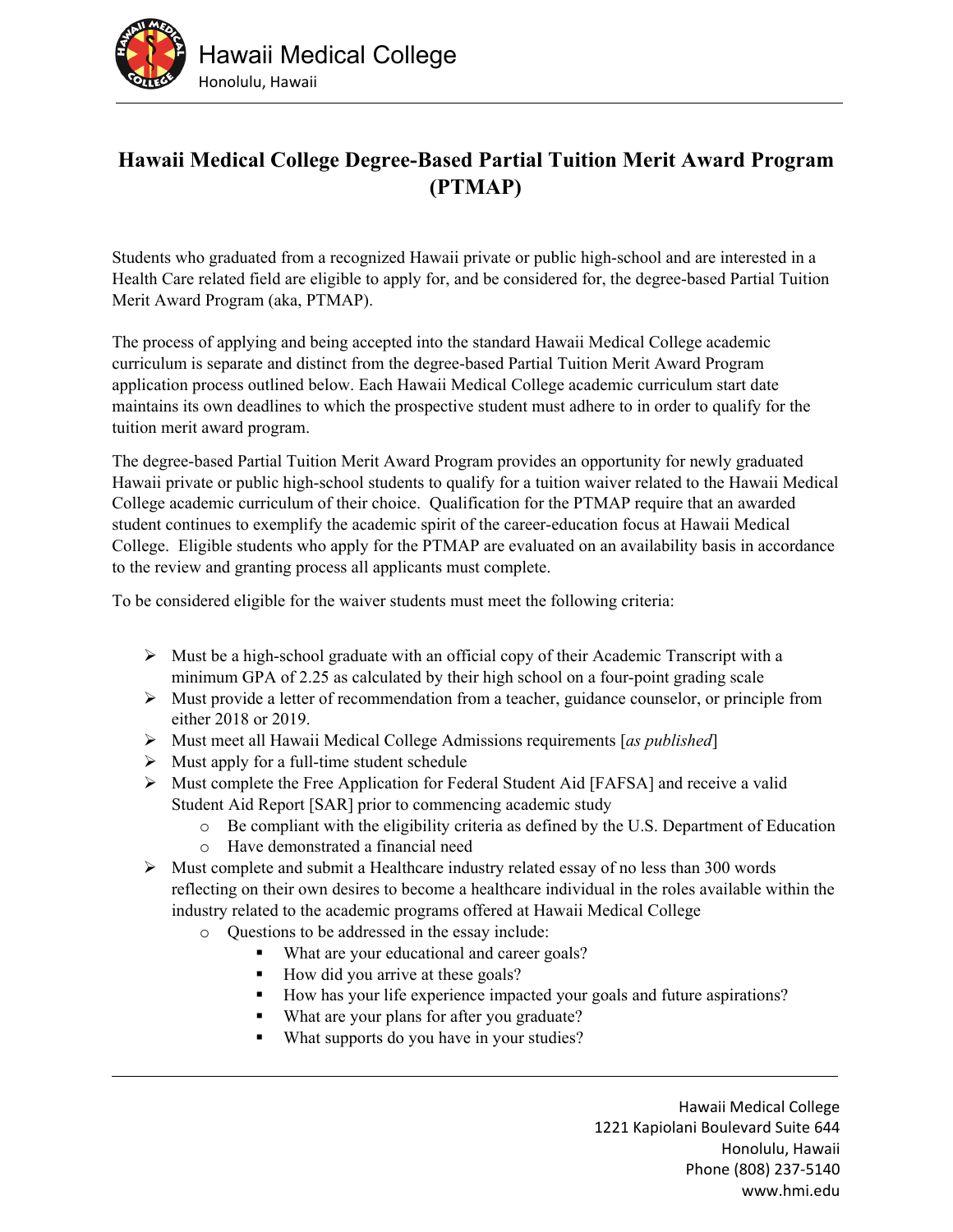

Accepted PTMAP students, while attending, will be eligible for up to \$3000 off the 2019/20 published degree curriculum tuition costs **and** are required to adhere to the administrative and academic standards as published in the catalog while completing their program of study at Hawaii Medical College:

- Individual PTMAP amounts may NOT exceed the actual tuition for the program approved
- Must be enrolled and engaged in a minimum of 5 credits per module within **each** 10-week academic session [*unless the externship is the final course*]
- $\triangleright$  Are evaluated for the continuation of eligibility at the end of each 10-week session
- $\triangleright$  Must achieve a minimum 10-week GPA of 3.2 as determined by each of the academic progress evaluation points during their first Academic Year [30 weeks] of the program
- $\triangleright$  Must achieve a minimum cumulative GPA of 3.4 at the end of the 30-week academic evaluation point [academic year]
- Recognize that ANY failed courses, grade of "F" are NOT covered under PTMAP. All "F" grades earned in any course must be reattempted at the standard tuition rate.
- Understand that multiple course withdrawals [*including repeat attempts*] are not covered under the PTMAP, and, any course that is withdrawn from **more than** once will remove eligibility for PTMAP for the subsequent 10-week session.
	- o A student may not withdraw from more than 4 total course attempts under the program
- $\triangleright$  Attendance must be documented as greater than ninety percent [90%] of the scheduled classroom lecture requirements for each course that a PTMAP is granted
- $\triangleright$  Must progress through the program at a rate of completion rate of eighty-five percent [85%] of the scheduled credits to date to maintain eligibility
- $\triangleright$  In addition, at the completion of the 1<sup>st</sup> Academic Year [30-weeks], **for a minimum of 10-weeks**, **all** TMAP students will be required to provide tutoring to current Hawaii Medical Students prior to graduation OR participate in the America Reads tutoring program for  $1<sup>st</sup>$  and  $2<sup>nd</sup>$  grade students in their school district **OR** participate in the Hawaii Parents and Children Together program.

Tuition Merit Award Program students are required to:

- Maintain good academic and social standing and meet all requirements of Satisfactory Academic Progress
- $\triangleright$  Be responsible for all non-tuition related expenses within their academic program
- $\triangleright$  Meet all Federal Financial Aid required deadlines

Students who were approved, and, were recipients of PTMAP, and were disqualified for not meeting or maintaining the academic requirements may petition for reinstatement upon completion of a 10-week academic session where they MEET the requirements. The petition must outline the extenuating circumstances, such as a verified illness, accident, or circumstances beyond the students' control, that prevented the student from meeting the required academic standards.

> Hawaii Medical College 1221 Kapiolani Boulevard Suite 644 Honolulu, Hawaii Phone (808) 237‐5140 www.hmi.edu